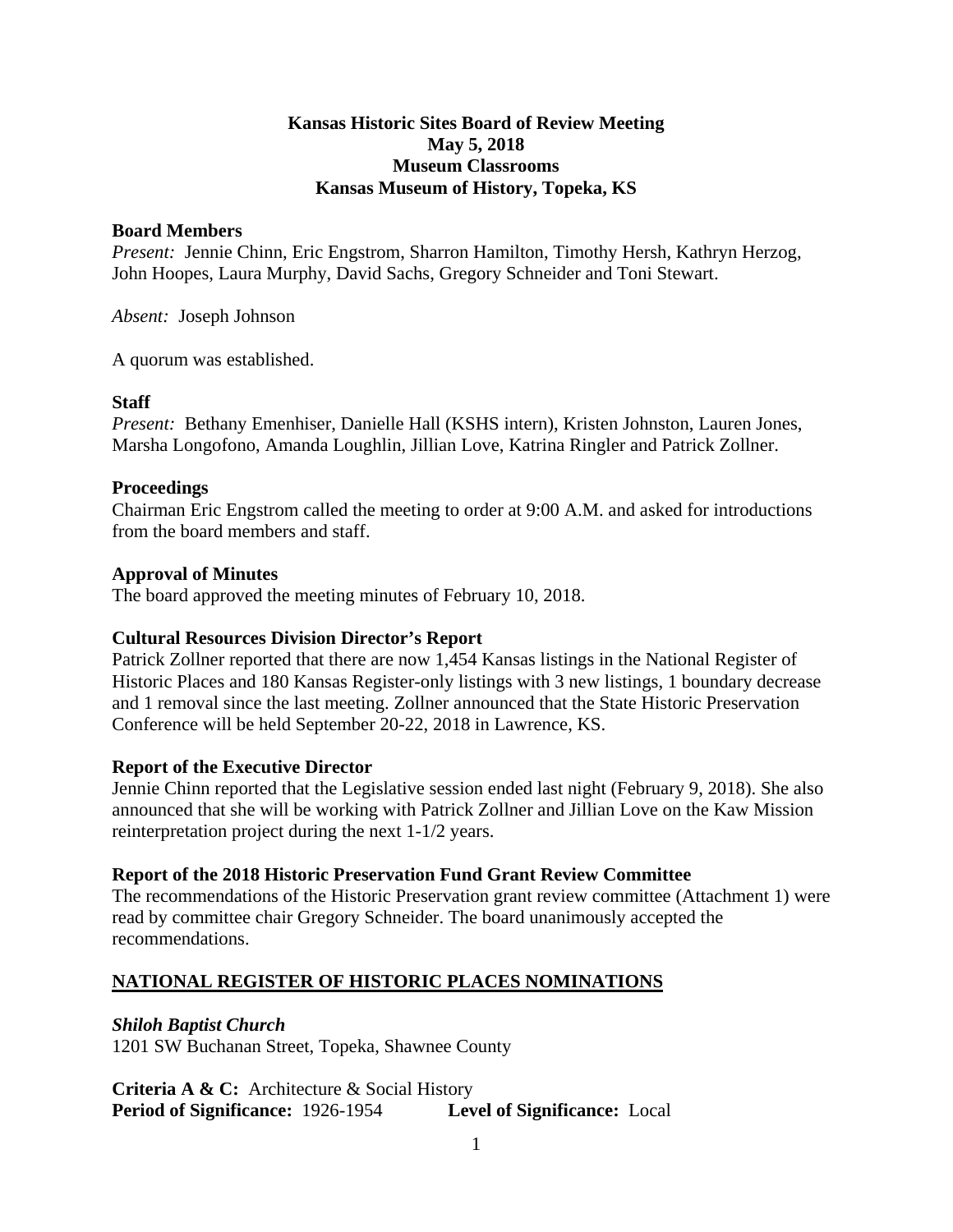### **Resource Count:** 1 contributing building

**Summary:** Shiloh Baptist Church's congregation was established in 1879 by a group of black people from Tennessee and Kentucky who came to 8Topeka and settled in King's Addition, a few blocks west of the State Capitol. King's Addition was historically also called "Tennessee Town" because of the large number of people who had come from Tennessee. The current building at  $12<sup>th</sup>$  & Buchanan streets is the congregation's third structure. In 1926 the basement of the nominated building was completed and used for church services before the erection of the unfinished main auditorium in 1928. Between the years 1931 and 1939, the second unit of the church was partially improved, so that services which formerly had been held in the basement could be in the main auditorium. Major construction projects were completed throughout the ensuing years under the tenure of various senior pastors, until the building was completed in 1954. Shiloh Baptist Church is significant for its association with Topeka's African-American community of Tennessee Town and as a unique local example of the combination of Neoclassical and Rustic design.

## *Presented by:* Amanda Loughlin

*Discussion:* David Sachs asked if there was interest in pursuing a district nomination for Tennessee Town, to which Loughlin replied yes. Staff member Katrina Ringler noted that a Historic Preservation Fund grant was recently awarded to the City of Topeka for a Tennessee Town Intensive Historic Resources Survey. The purpose is to document potential contributing and non-contributing properties. Once all potential contributors are identified, the boundaries for a historic district may be identified for further nomination.

*Public Discussion:* Duke Palmer, Shiloh Baptist Church Historic Committee, spoke in support of the nomination. The Rev. D.C. Clark, Darlene Palmer, Lillian Bennett and Deacon Dick Bennett also stood in support of the nomination. Donna Rae Pearson also spoke in support of the nomination.

Motion to approve: Gregory Schneider Second: Toni Stewart 9 votes yes, 1 abstention $\overline{1}$ 

# *O'Sullivan Farmstead*

710 E 100 Road, Overbrook vicinity, Douglas County

#### **Criteria A & C:** Agriculture & Architecture

Period of Significance: ca. 1866-1968 **Level of Significance:** Local **Resource Count:** 8 contributing buildings, 2 contributing sites, 5 contributing structures, 2 noncontributing buildings

**MPS:** Historic Agriculture-related Resources of KS

**Summary:** The property was settled by John and Anna O'Sullivan in 1866 and was developed into a successful family operated cattle and livestock farm. The property has been continuously owned and operated as a family farm by descendants of the O'Sullivans. The farmstead is a

 1 Chinn typically abstains from voting except when a tiebreak is needed.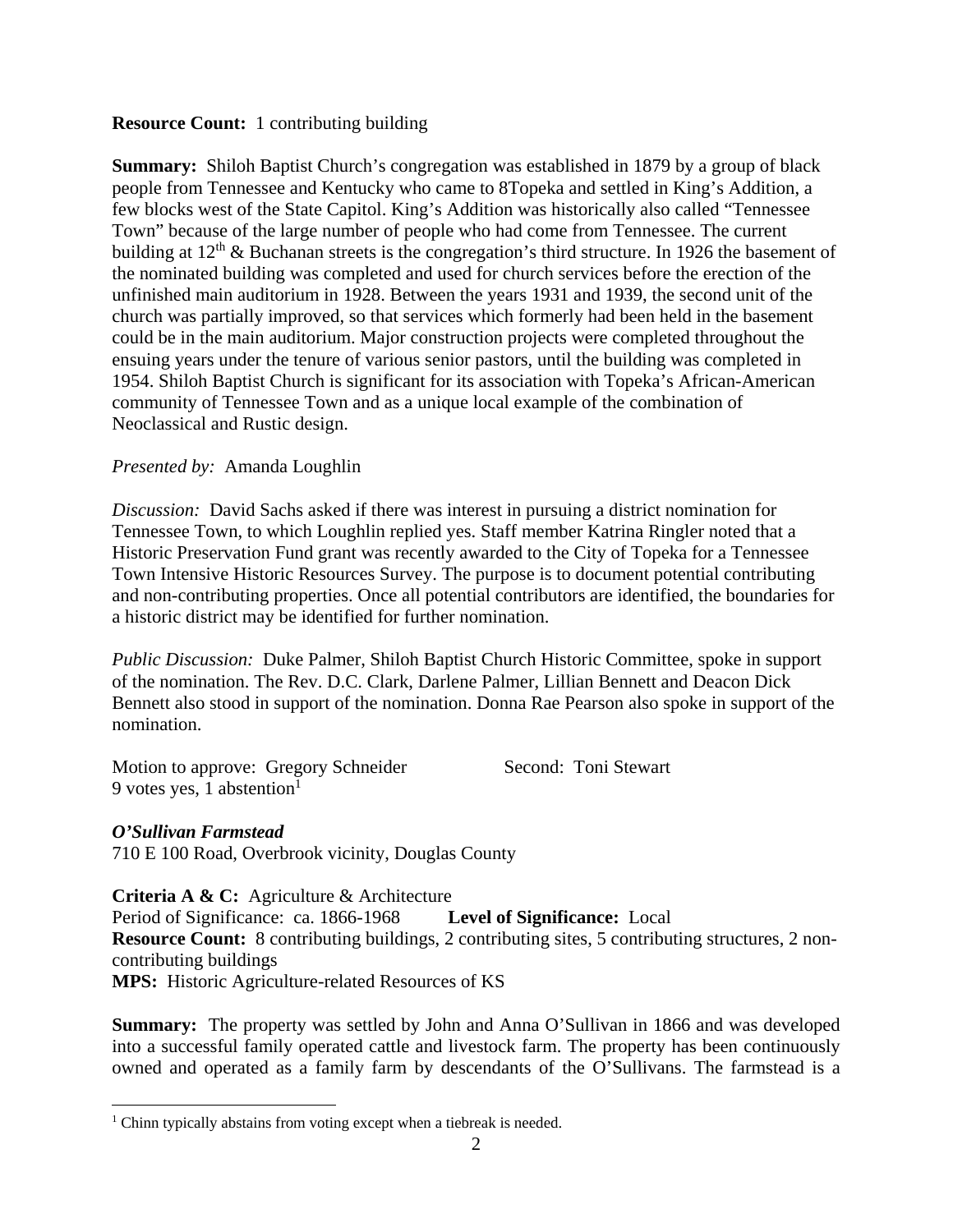cohesive collection of farm and rural residential-related structures that demonstrate developmentover-time by reflecting the resources and values of a single family over multiple generations, and by incorporating technological changes into the architectural fabric. The buildings are significant as they convey the feeling and association of a historic Marion Township, Douglas County, Kansas farmstead.

#### *Presented by:* Stan Hernly

*Discussion:* Kathryn Herzog asked if the house retains its original integrity, to which Hernly responded yes. Sharron Hamilton remarked that we are fortunate to have available such a large assortment of historical photographs, which added a lot of information to the nomination.

*Public Discussion:* Homeowner Chris Marshall spoke in support of the nomination.

| Motion to approve: Sharron Hamilton | Second: Kathryn Herzog |
|-------------------------------------|------------------------|
| 9 votes yes, 1 abstention           |                        |

#### *Stonehaven Farmstead*

19801 Tonganoxie Drive, Tonganoxie vicinity, Leavenworth County

**Criteria B & C:** Agriculture & Architecture

**Period of Significance:** 1898-1926 **Level of Significance:** Local **Resource Count:** 2 contributing buildings, 1 contributing site, 2 non-contributing buildings, 2 non-contributing structures

**Summary:** Stonehaven Farm is a 20-acre remnant of a much larger orchard operated by the father and daughter team of Frederick Wellhouse and Cora Wellhouse Bullard. The extant resources date to as early as 1898 when the foundation for the Shingle style residence began to its construction. Designed and partially built by Cora herself, the 6,000 sq.ft. house was completed in 1903. Like her father, Cora was an influential person in county and state politics, agriculture, and social issues. Stonehaven Farm is significant for its association with Cora Wellhouse Bullard and as an excellent example of the American Shingle style, with Craftsman influences, in Kansas. The farm's period of significance spans from 1898 to 1926, capturing the construction of the house and its occupation by Cora Wellhouse Bullard.

*Presented by:* Amanda Loughlin

*Discussion:* Loughlin referred to 2 letters of support of the nomination, which were included in the board member folders.

*Public Discussion:* Homeowner Kent Porter spoke in support of the nomination.

Motion to approve: Toni Stewart Second: Tim Hersh 9 votes yes, 1 abstention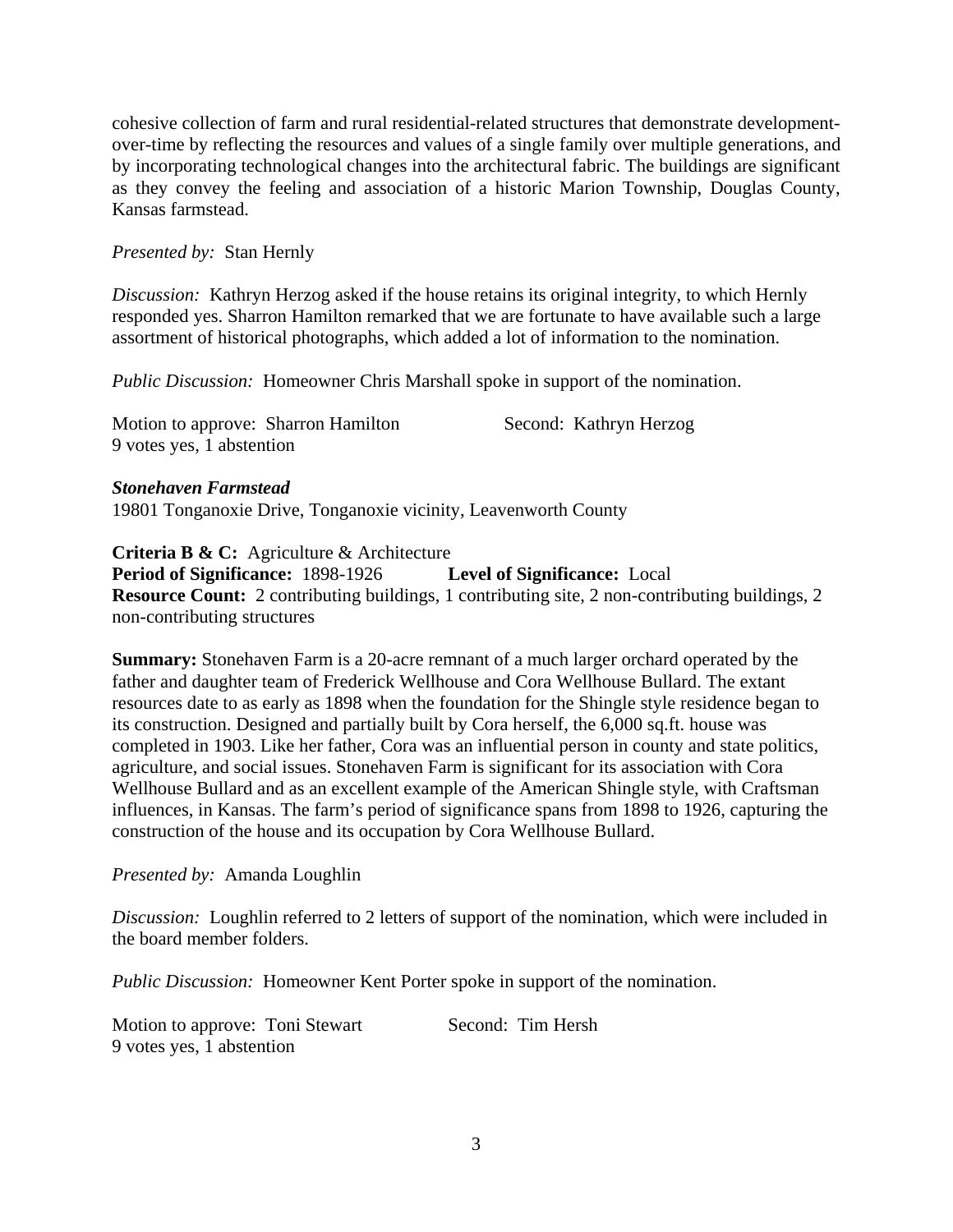#### *Snowden S. Mouse Service Station & Tourist Home*

413 E  $6<sup>th</sup>$  Street & 526 N Exchange Street, Emporia, Lyon County

**Criteria A & C:** Architecture & Commerce **Period of Significance:** 1930-1970 **Level of Significance:** Local **Resource Count:** 3 contributing buildings, 1 contributing site, 1 non-contributing building **MPS:** Roadside Kansas

**Summary:** Located a few blocks east of Emporia's downtown, the Snowden S. Mouse Service Station & Tourist Home witnessed the history of Highway 50 through this town. The tourist home, built in 1894 as a single-family dwelling, was moved from its original location at the corner of  $6<sup>th</sup>$  and Exchange by Snowden S. Mouse in 1930, and the first gas station structure was built shortly after to accommodate automobiles on 6<sup>th</sup> Avenue, which shortly thereafter became Highway 50. In 1934 the station's second structure was built, and the tenants evolved to accommodate high volumes of traffic and transportation across the highway. Around 1970, traffic on Highway 50 became less high-volume. As a result, the businesses in the property evolved to less-automobile related.

**SHPO Note:** This will be a tax credit project.

*Presented by:* Bethany Emenhiser

*Discussion:* David Sachs asked about the current use for the building, to which Emenhiser replied it is vacant. Sachs remarked that this was a good nomination which gives credit to architect Charles Squires, who built many homes in Emporia, KS.

*Public Discussion:* Homeowner Patsy Secord spoke in favor of the nomination.

| Motion to approve: David Sachs | Second: Gregory Schneider |
|--------------------------------|---------------------------|
| 9 votes yes, 1 abstention      |                           |

#### *Vine Street Historic District*

301-415 N Vine Street & 801-810 NW 3rd Street, Abilene, Dickinson County

**Criteria A & C:** Architecture; Community Development **Period of Significance:** ca. 1880-ca. 1959 **Level of Significance:** Local **Resource Count:** 25 contributing buildings, 1 contributing structure, 13 non-contributing buildings

**Summary:** The Vine Street Historic District is located on the west bank of Mud Creek, six blocks west of the heart of downtown Abilene and perched on the northwest corner of the original 80-acre town site. The 11-acre district, which consists of 19 houses and their various outbuildings, is significant as a representation of a broad cross-section of the community that developed during key periods of Abilene's history, circa 1880 to circa 1950. Styles represented include Colonial Revival, Italianate, Prairie, Queen Anne, Craftsman, Italian Renaissance, and Folk. The Vine Street Historic District is a well-preserved product of the enterprise and enthusiasm that birthed Abilene.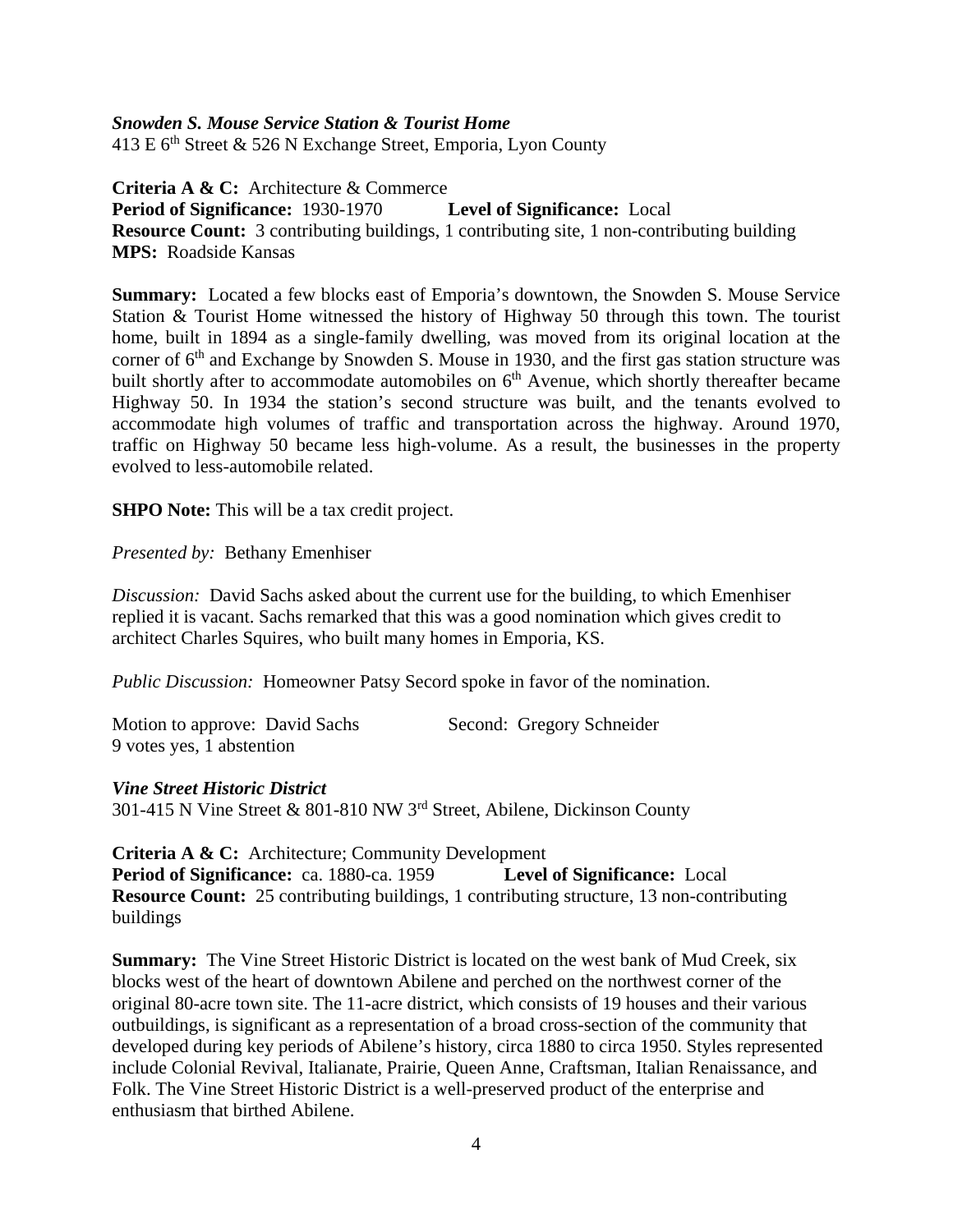*Presented by:* Amanda Loughlin

*Discussion:* Laura Murphy asked if Mud Creek was subject to flooding, to which Loughlin replied yes. David Sachs congratulated the author of the nomination, remarking that it was well written.

Motion to approve: John Hoopes Second: Laura Murphy 9 votes yes, 1 abstention

The board took a 10-minute break at 10:20 A.M. The meeting resumed at 10:30 A.M.

*McPherson Community Building*  122 E Marlin, McPherson, McPherson County

**Criterion A:** Entertainment/Recreation **Period of Significance:** 1927-ca. 1963 **Level of Significance:** Local **Resource Count:** 1 contributing building

**Summary:** Built in 1927 the McPherson Community Building is significant for its association with McPherson's entertainment and recreation history. Best remembered as the homecourt of the Gold Refiners, the building houses a gymnasium and a theater and provided space for the city's first fire department. The Globe Refiners provided five team members to the 1936 US Olympic Basketball Team, who won the first gold medal awarded for basketball. The building served the community of McPherson as a gathering place for basketball games and plays, and until circa 1963, housed the city's fire department. The period of significance spans from the building's construction in 1927 to circa 1963 when the fire department moved out of the building, ending the continued historic use of this building. **SHPO Note:** This will be a state tax credit project.

*Presented by:* Amanda Loughlin

*Discussion:* Gregory Schneider remarked that this nomination told a great story.

*Public Discussion:* Tom Brown, Mayor, City of McPherson, spoke in favor of the nomination.

Motion to approve: Toni Stewart Second: Gregory Schneider 9 votes yes, 1 abstention

*Deerfield State Bank*  602 Main Street, Deerfield, Kearny County

**Criterion A:** Commerce **Period of Significance:** 1907-1935 **Level of Significance:** Local **Resource Count:** 2 contributing buildings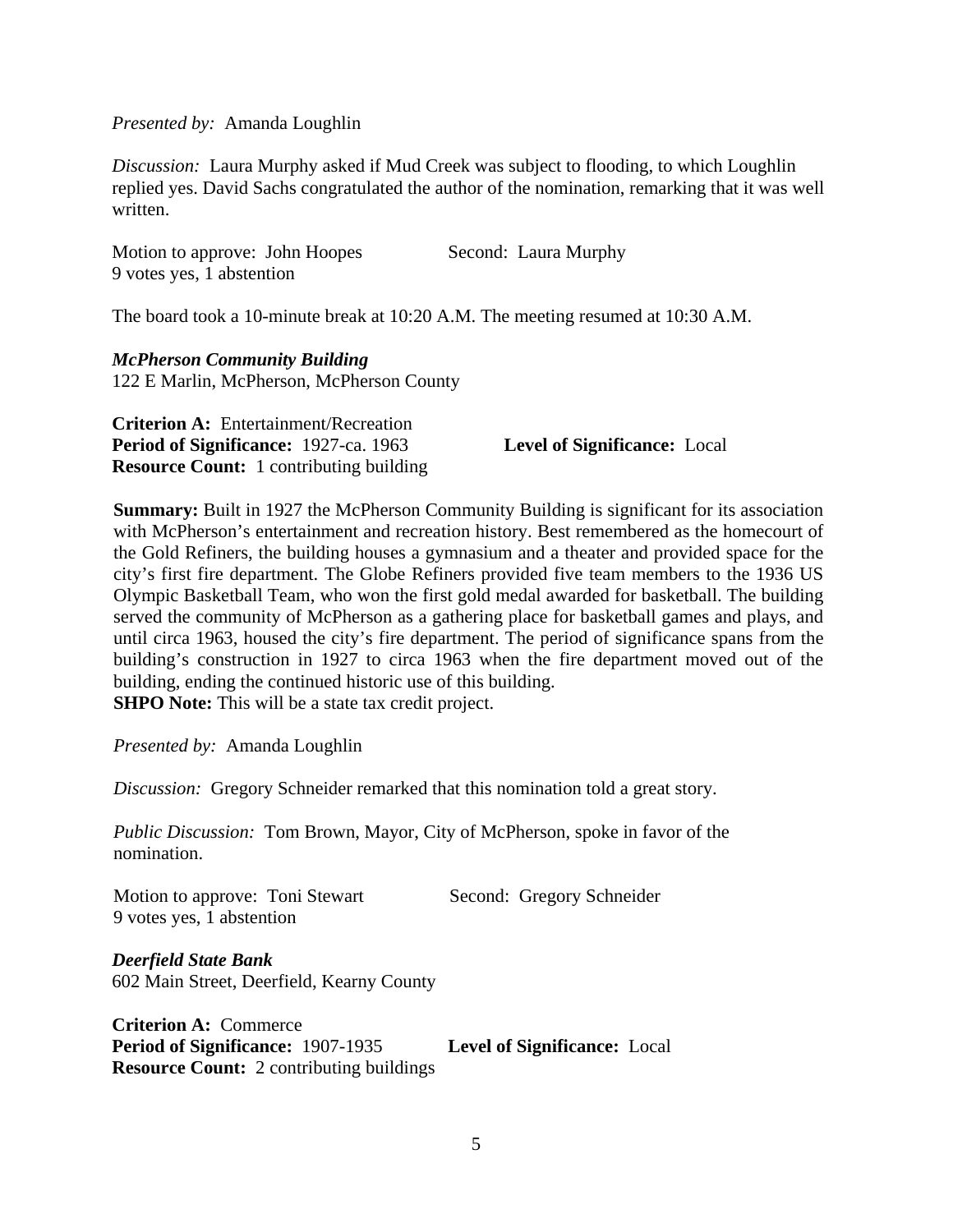**Summary:** Chartered on November 30, 1906, with a capital stock of \$10,000.00, the Deerfield State Bank began construction of its new two-story brick building in January 1907. On August 10, 1907 the brick building was complete and the bank moved to its permanent spot at 602 Main Street. Deerfield State Bank was the first and only bank in Deerfield, Kearny County. From 1906-1935, the Deerfield State Bank was operated by the A.G. Campbell Family. A.G. held controlling interest and was the bank president. Carl Campbell (A.G.'s son) was a cashier, and Catherine (Campbell) Van Doren (A.G. Campbell's daughter) was a teller. In 1935 Deerfield State Bank merged with the Kearny County Bank and relocated, ending its period of significance. Deerfield State Bank is significant for its association with Deerfield's early commerce.

#### *Presented by:* Amanda Loughlin

*Discussion:* Gregory Schneider remarked that he was surprised that the building lasted as long as it did.

Motion to approve: David Sachs Second: John Hoopes 9 votes yes, 1 abstention

#### **Other Business:**

Eric Engstrom asked that SHPO staff research the number of Kansas counties which currently do not have any National Register listings. He recommended that SHPO staff devise strategies to identify eligible properties within these counties for future nominations.

There was no further business to discuss.

The next meeting of the Historic Sites Board of Review will be August 4, 2018 at 9:00 A.M. at the Kansas Museum of History in the Museum Classrooms. The meeting adjourned at 10:55 A.M.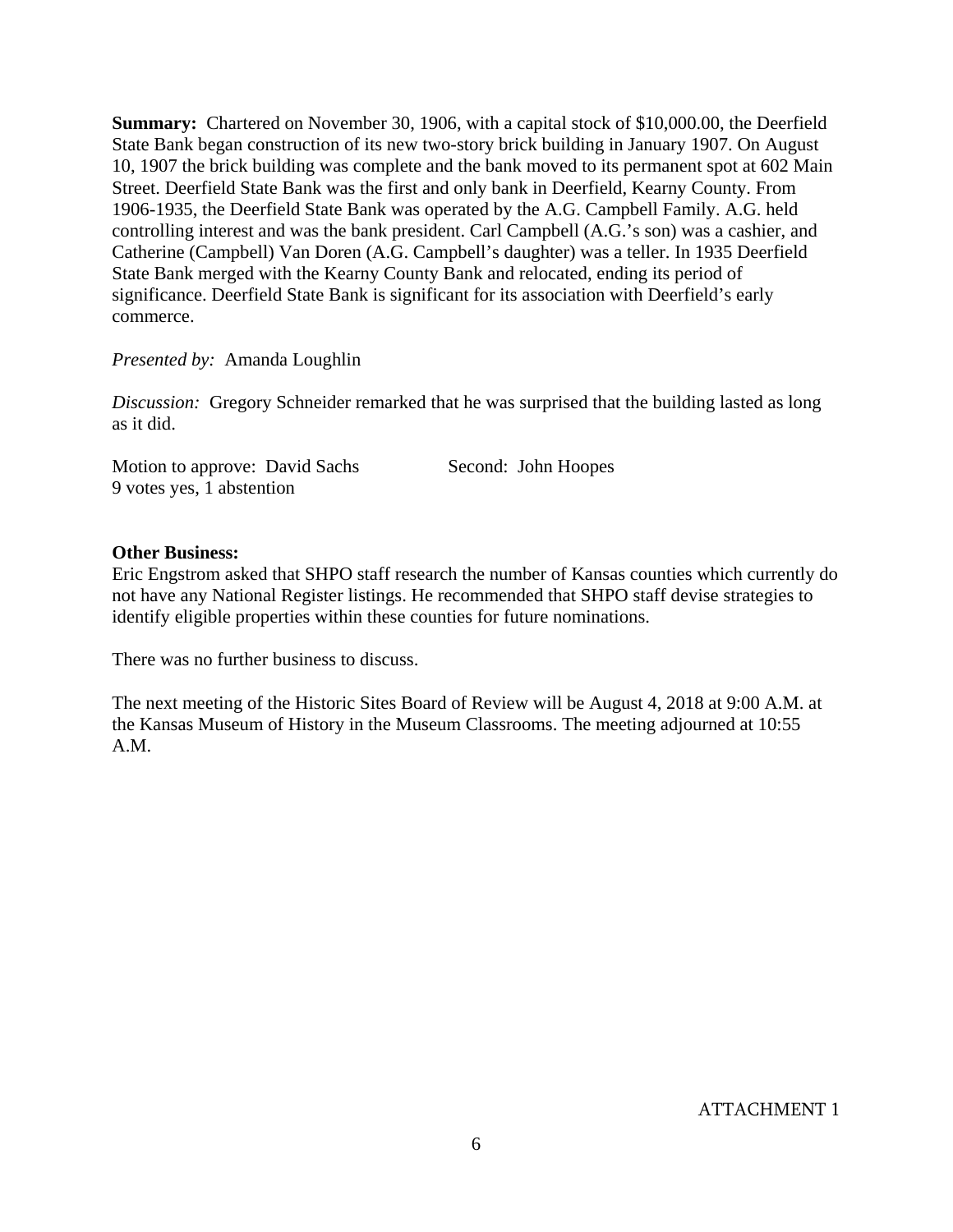# Historic Preservation Fund Report of the Grants Review Committee to the Kansas Historic Sites Board of Review -- May 5, 2018

On Friday May 4, 2017, a public hearing was held at the Kansas Historical Society, pursuant to published notice, allowing all interested parties an opportunity to address the applications received for the Federal Fiscal Year 2018 Historic Preservation Fund grant program. Nine members of the public were in attendance and eight spoke in favor of their grant applications.

I, Gregory Schneider, and the other members of the Historic Preservation Fund Grants Review Committee, including Eric Engstrom and Toni Stewart, met with SHPO staff immediately following the hearing to go over application ratings and committee comments.

The committee reviewed 14 grant requests totaling \$160,043.04. To the Historic Sites Board of Review, the committee recommends funding the following projects as they were proposed pending allocation of funding by the National Park Service for federal fiscal year 2018. The projects are listed in the order recommended for funding should sufficient funds not become available.

- City of Topeka Historic Garlinghouse Resources of Topeka KS 1910-1960 -- \$20,000
- City of Abilene KHRI: Abilene Historic Homes Project -- \$5,489.40
- Douglas County Intensive Survey Willow Springs Township Douglas County KS -- \$10,000
- City of Topeka Tennessee Town Intensive Historic Resources Survey Phase #1 -- \$14,500
- Lucas Arts & Humanities Council Inc. Florence Deeble Rock Garden Condition Assessment & Restoration Plan Development -- \$6,100
- Marysville Union Pacific Depot Historic Preservation Plan for Marysville UP Historic Depot -- \$5,656.20
- Kansas State University Kanza NRHP Multiple Properties Nomination Project -- \$18,115.25
- City of Garden City Historic Preservation Training: NAPC National Forum -- \$5,940.95
- Douglas County NAPC Conference Attendance Support -- \$6,422.24